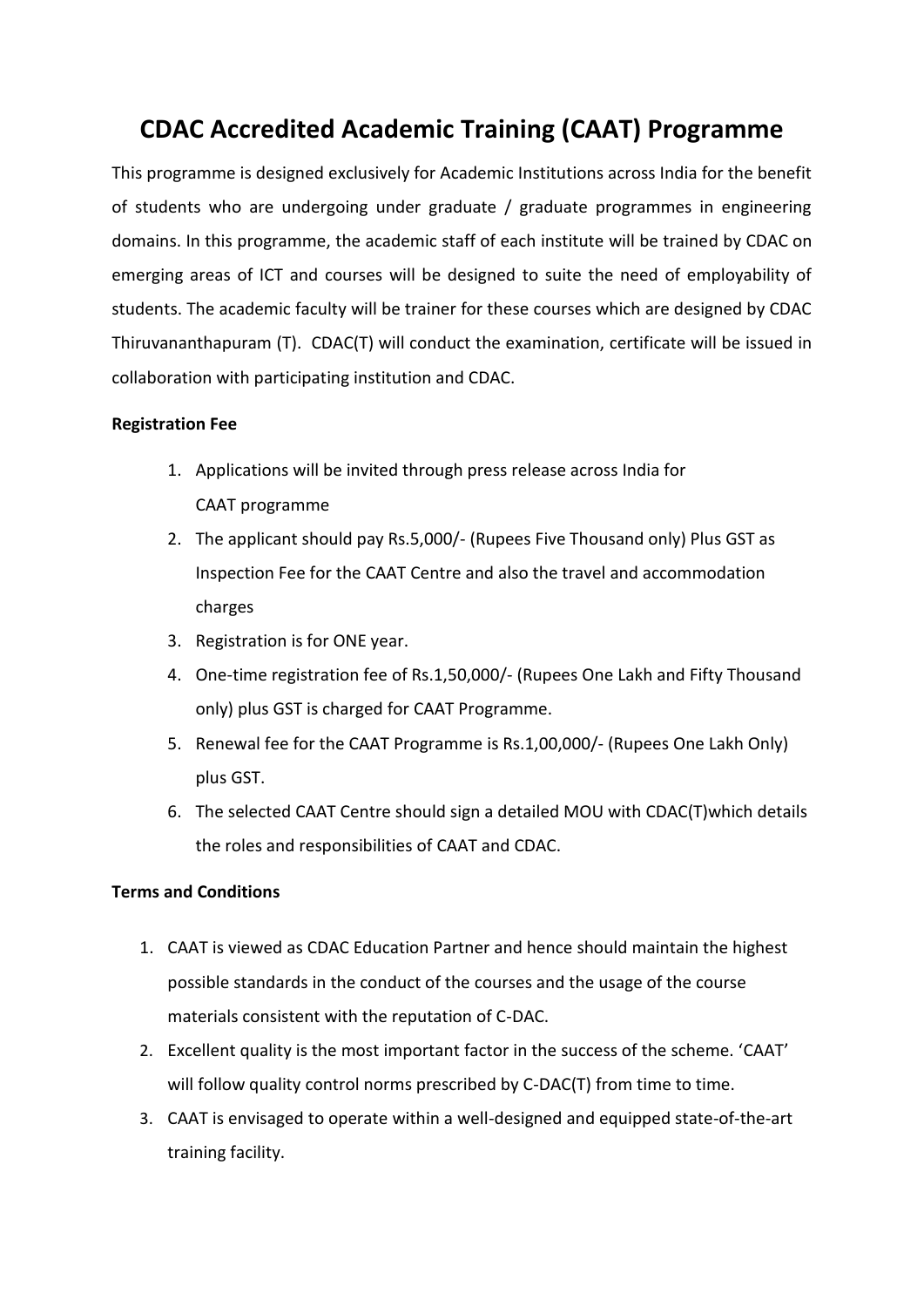- 4. CDAC(T) will Provide syllabus, curriculum for courses to be run. A master copy of course materials/ppt for few courses will be provided by CDAC(T)
- 5. The final examination of the course will be conducted by CDAC(T) and will issue Certificate in the name of CDAC and Institute for each course.
- 6. The trained faculty for each course is to be appointed by CAAT Centre with approval from CDAC(T). The faculty may have to undergo CDAC Training in each domain. CDAC can train the faculty in each domain and certify them as CDAC Certified Trainer. Training and Certification charges will apply.
- 7. There should be at least ONE CDAC Certified Instructor
- 8. CAAT Centre registration is for only one Centre. CAAT Centre is not authorized to start any other centre as CDAC CAAT Centre.
- 9. CAAT Centre should not function as Accredited Training Centre of any other agency.
- 10. The Course materials will be provided by CDAC(T) and CAAT Centre shall not use or mix the C-DAC(T) course material with any other party's material in any of its courses or programmes.
- 11. The signboards to be displayed at the premises shall be as specified by C-DAC(T).
- 12. The 'CDAC CAAT' shall not deviate from the prescribed syllabus / curriculum prescribed by C-DAC(T) nor conduct any external course / distance education programme without getting prior clearance from C-DAC(T).
- 13. The size of the classroom provided for running courses by CDAC CAAT should be adequate to accommodate at least 20 students and 20 computers with projection system for each course. There should be a seminar hall for conducting invited lectures.
- 14. The approval of the Centre will be based on the inspection by CDAC(T). The inspection charges, travel and accommodation will be charged from the applicant.
- 15. The financial model will be based on 20% of the course fee plus applicable taxes for each student to CDAC (T) and 80% of the course fee to CDAC CAAT.